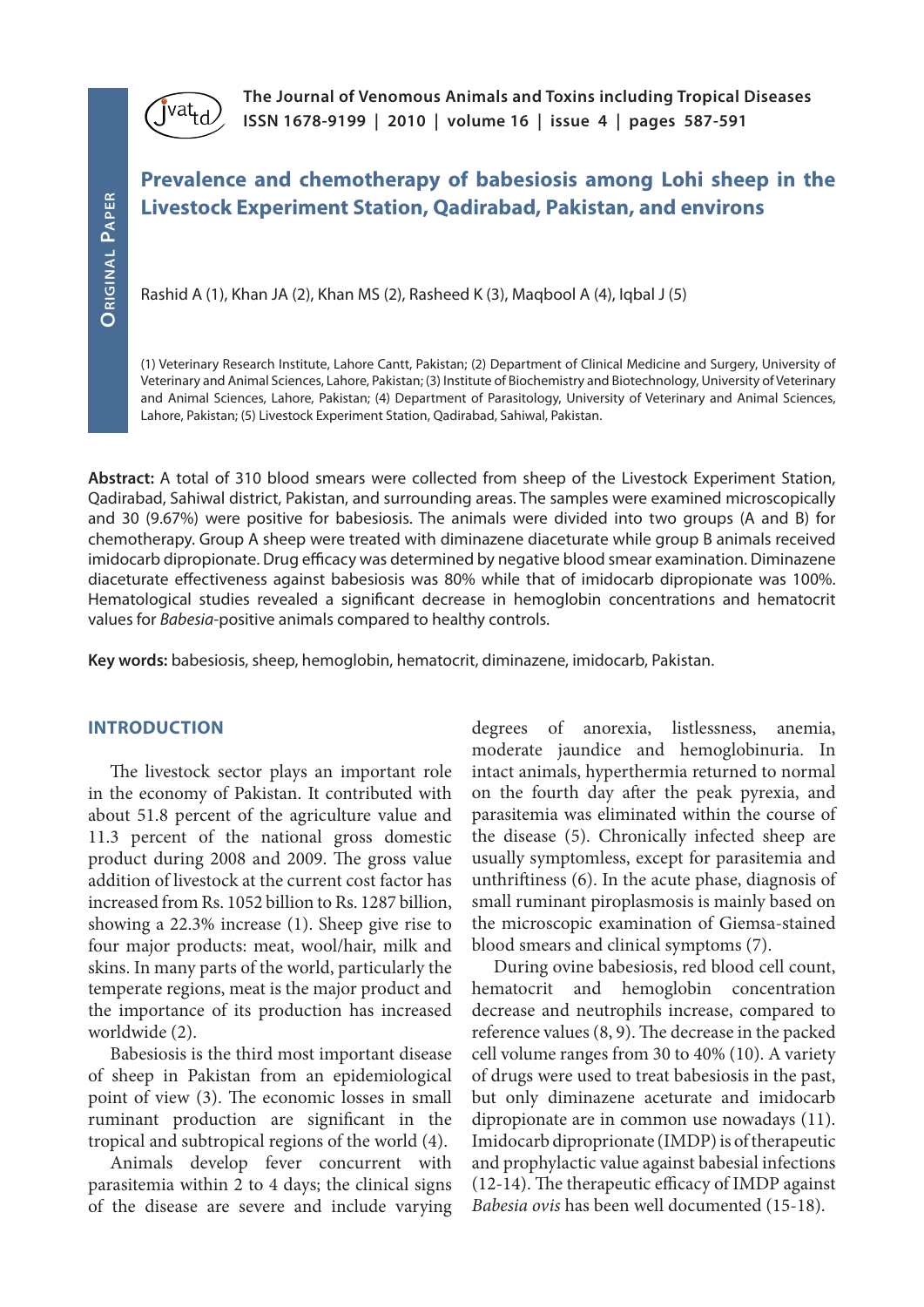The present study describes the prevalence and chemotherapy of babesiosis among Lohi sheep in and around the Livestock Experiment Station, Qadirabad, Sahiwal, Pakistan, and focuses on the examination of selected hematological parameters.

#### **MATERIALS AND METHODS**

## **Field Study Area**

The study was done in and around (Chak 62/4R, Chak 63/4R, Chak 75/5R, Chak 76/4R and Chak 77/4R) the Livestock Experiment Station (LES), Qadirabad, in Sahiwal, which is an important livestock production region in Pakistan (Figure 1). Ecologically, this area is classified as a centrally mixed zone. Its climate is extreme, reaching 52°C in the summer and –5°C in the winter. There are also agricultural lands in the area.

## **Sample Size**

Due to the lack of information about the prevalence of ovine babesiosis in these areas, 310 blood smears were tested. From each flock, five to seven animals were randomly sampled (19).

#### **Blood Smear Examination**

Thin blood smears were prepared immediately after the collection of blood samples and marked in the field. After returning to the laboratory, they were fixed in methanol for five minutes and stained in Giemsa stain diluted at 10% with buffer solution for 30 minutes; then, they were examined



**Figure 1.** Map of the Livestock Experiment Station (LES), Qadirabad, showing the locations in the current study.

with an oil immersion lens at a total magnification of 1000x for the presence of *Babesia* piroplasms. The smears were recorded as negative for *Babesia* if no parasites were found in the oil-immersion field.

# **Drugs**

Diminazene diaceturate and imidocarb dipropionate were purchased commercially. Doses were calculated on the basis of the active principle ingredient of 35% w/v diminazene diaceturate in Diminazene® (Star Lab. Ltd., Pakistan) and 12% w/v imidocarb dipropionate in Imizol® (ICI Pakistan Ltd).

# **Treatment Schedule**

Thirty sheep positive for babesiosis were divided into three equal groups, each consisting of ten animals. The animals of group A were injected with Diminazene® at a dose rate of 3.5 mg/kg body weight intramuscularly. In group B, animals were injected with Imizol® intramuscularly at a dose rate of 2 mg/kg body weight. The animals of group C served as *Babesia*-infected control.

# **Hematological Examination**

A volume of 10 mL blood was collected from the jugular vein of each infected and healthy sheep into labeled tubes containing anti-coagulant. Hematological examination of blood samples from all sheep groups was carried out at day zero (pre-medication) and then at days 3, 7 and 10 post-medication. The effect of babesiosis on hemoglobin and hematocrit was determined by adopting the procedure described by Coles (20).

# **Statistical Analysis**

The data resulting from the present study were analyzed by Student's t-test. Associations were statistically significant when a *P*-value of less than 0.05 was obtained (21).

# **RESULTS AND DISCUSSION**

#### **Prevalence**

During the study, a total of 310 Lohi sheep, including 250 adults and 60 lambs, were examined. The sheep were of different ages and both sexes. The overall prevalence of ovine babesiosis in and around the LES, Qadirabad, was 9.67% (Figure 2). Month-wise prevalence showed that three (3.6%), nine (8.18%) and 18 (15.38%) sheep were infected with *Babesia* in April, May and June,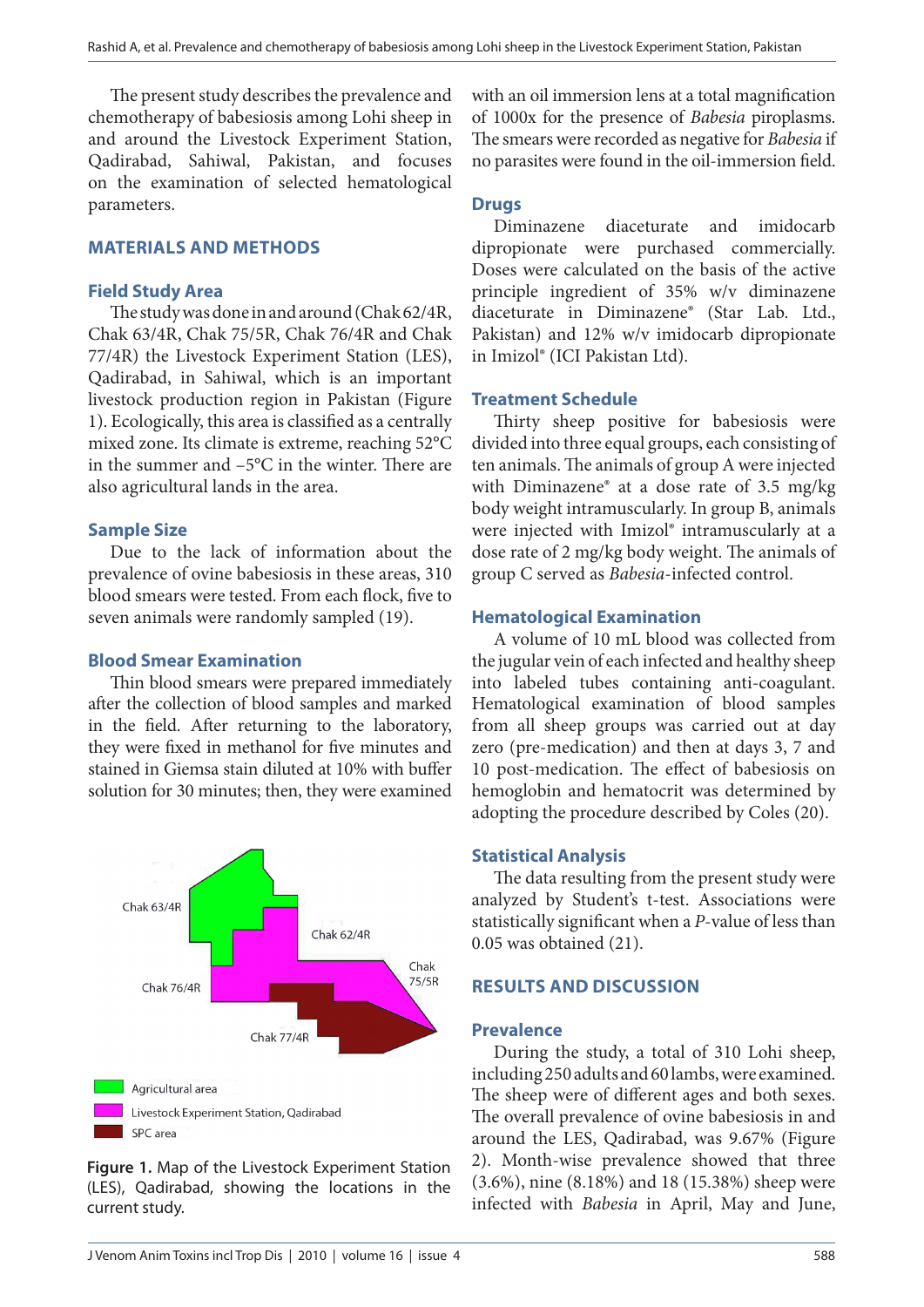respectively. These results are in close agreement with those of Ferrer *et al*. (22), Yeruham *et al*. (23) and Aktas *et al*. (7), who reported 6.1%, 5.56% and 8.25% *Babesia ovis* infection, respectively. In the present study, the animals were apparently healthy but *Babesia* organisms were present in their circulation, corroborating the study of Tsomaya (24), who reported *Babesia ovis* infection in sheep for more than two years after recovery. However, the results of the present study are not in agreement with those of Mazyad and Khalaf (25), who reported very low prevalence, i.e. only 2.73% *Babesia ovis* among 475 sheep, which may be due to low existence of vector parasites that spread the disease. In addition, the results of the present study do not correlate to those of Papadopoulos *et al*. (26), Karatepe *et al*. (27) and Hosein et al. (28), who reported 52.1%, 23.63% and 50.92% ovine babesiosis, respectively. This difference may be attributed to the application of highly sensitive tests like indirect fluorescent antibody technique for diagnostic purpose.

# **Chemotherapy**

Diminazene®, administered to group A sheep at the dose rate of 3.5 mg/kg body weight, showed 80% efficacy at day 10 post-medication (Figure 3). These results agree with the study of Baby *et al*. (29), who treated concurrent babesiosis and anaplasmosis in goat with diminazene. Similar



**Figure 2.** Prevalence of babesiosis among Lohi sheep in and around the Livestock Experiment Station (LES), Qadirabad, Sahiwal (Pakistan).

results were also found by Simitch *et al*. (30), Cordoves and Palano (31), Aliu and Odegaard (32), Mohamed and Yagoub (33) and Manget (34), who obtained a satisfactory effect of diminazene against babesiosis. On the other hand, the present results do not agree with those of Banerjee *et al*. (35) and Rao *et al*. (36), who recorded 100% recovery by diminazene. This may be due to the use of a high dose of diminazene against ovine babesiosis.

Imizol®, administered to group B animals at the dose rate of 2 mg/kg body weight, showed 60% efficacy at day 3, 90% at day 7 and 100% at day 10 post-medication (Figure 3). These results are in agreement with those of Ramin (37) and McHardy *et al*. (18), who recorded 97.28% and 100% imidocarb efficacy, respectively, while treating sheep with babesiosis.

## **Hematology**

For group A, at day zero, mean hemoglobin concentrations and hematocrit values were 7.12  $\pm$  0.37 g/dL blood and 20.3  $\pm$  0.78%, respectively. After treatment with diminazene, at days 3, 7 and 10 post-medication, mean hemoglobin concentrations were 7.66  $\pm$  0.68, 8.38  $\pm$  0.74 and  $8.88 \pm 0.76$  g/dL blood, respectively, while mean hematocrit values were  $23.0 \pm 0.63$ ,  $25.5 \pm 1.1$ and  $27.9 \pm 1.5$ %, respectively.

For group B, at day zero, mean values of hemoglobin and hematocrit were  $7.0 \pm 0.45$  g/dL blood and  $19.8 \pm 0.97$ %, respectively (Figures 4 and 5). After treatment with imidocarb dipropionate, there was a marked improvement in the health of animals. At days 3, 7 and 10 post-medication,



**Figure 3.** Comparative efficacy (%) of drugs at days 3, 7 and 10 post-medication for groups A and B.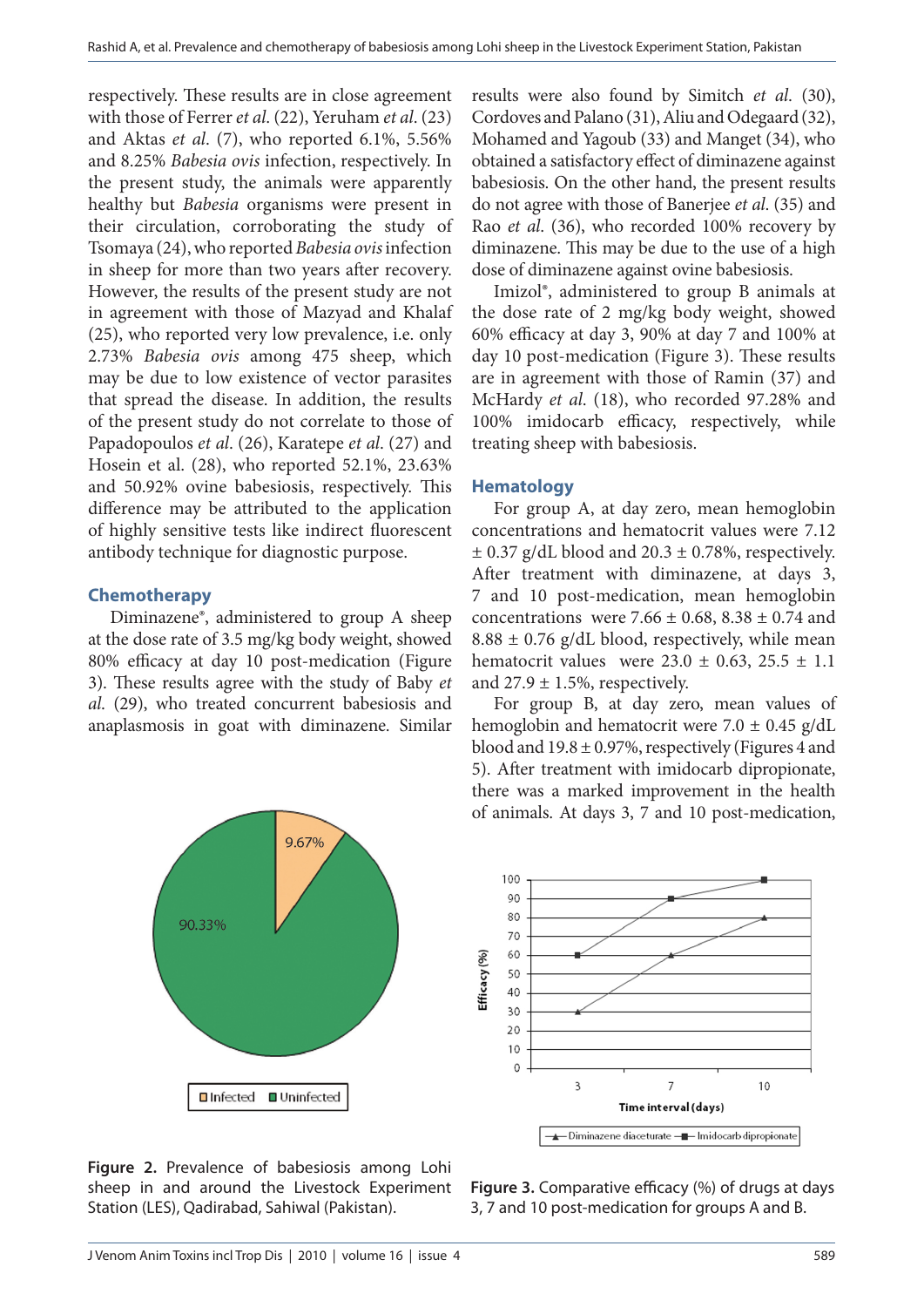mean hemoglobin concentrations were 8.48 ± 0.57,  $9.64 \pm 0.89$  and  $11.1 \pm 0.94$  g/dL, respectively, while mean hematocrit values were  $25.2 \pm 1.32$ ,  $28.6 \pm 1.0$  and  $32.8 \pm 1.1$ %, respectively.

For the infected control group, hemoglobin and hematocrit values were much more decreased at days 3, 7 and 10 compared to day zero, while group D (healthy control) showed normal values at days zero, 3, 7 and 10 (Figures 4 and 5). The mean values of hemoglobin and hematocrit for all groups were statistically significant ( $P <$ 0.05). The results of present study correlated to those of Banerjee *et al*. (35), who reported 6.4 g/ dL hemoglobin for naturally infected goat with *Babesia motasi*. The present results also agree with those of Voyvoda *et al*. (38), who reported hemoglobin and hematocrit values of  $7.00 \pm 0.3$  $g/dL$  and 19.07  $\pm$  0.78%, respectively, for naturally infected white karaman sheep with *Babesia ovis*. In addition, the present findings are similar to those of Baby *et al*. (29), Gautan and Chaudhary



**Figure 4.** Hemoglobin concentrations for Lohi sheep of different groups at days 0, 3, 7 and 10 postmedication.



**Figure 5.** Hematocrit values for Lohi sheep of different groups at days 0, 3, 7 and 10 post-medication.

(39), Reid *et al*. (40) and Yeruham *et al*. (10, 41), who reported a decrease in hemoglobin and hematocrit values during babesiosis. Red blood cell counts reduced due to severe anemia, as well as due to destruction by *Babesia*.

For group D, hematocrit value was normal (Figure 5). This study is in agreement with that of Bell-Sakyi *et al*. (42), who reported normal mean packed cell volume for sheep without hemoparasite infection.

In conclusion, the results obtained in this study clarifies that Babesia is an important prevalent pathogen among sheep in and around the LES, Qadirabad. Hematological examination revealed a significant decrease in hemoglobin and hematocrit values for sheep infected with babesiosis. Moreover, imidocarb dipropionate showed better results whereas diminazene diaceturate was the second in efficacy against *Babesiosis*.

#### **COPYRIGHT**

© CEVAP 2010

## **SUBMISSION STATUS**

**Received:** February 25, 2010. **Accepted:** June 8, 2010. **Abstract published online:** June 21, 2010. **Full paper published online:** November 30, 2010.

# **CONFLICTS OF INTEREST**

There is no conflict.

## **CORRESPONDENCE TO**

ASIF RASHID, Veterinary Research Institute, Ghazi Road, Lahore Cantt 54810, Pakistan. Phone: +92 42 9220136. Email: dr\_asif\_rasheed@ hotmail.com.

#### **REFERENCES**

- 1. Mustafa K. Pakistan Economic Survey 2008-09 [Internet]. Islamabad: Ministry of Finance, Islamabad, Government of Pakistan; 2008. Available from: http://www.thenews.com.pk/top\_story\_detail. asp?Id=22686.
- 2. Morris ST. Economics of sheep production. Small Rum Res. 2009;86(1):59-62.
- 3. Pakistan Agricultural Research Council (PARC), College of Veterinary Sciences, University of Agriculture, Faisalabad. Epidemiology of Major Livestock Diseases in Pakistan. 1994-95. Islamabad/ Faisalabad: PARC; 1994-95.
- 4. Mehlhorn H, Shein E. The piroplasms: life cycle and sexual stages. Adv Parasitol. 1985;23(1):37-103.
- 5. Rahbari S, Nabian S, Khaki Z, Alidadi N, Ashrafihelan